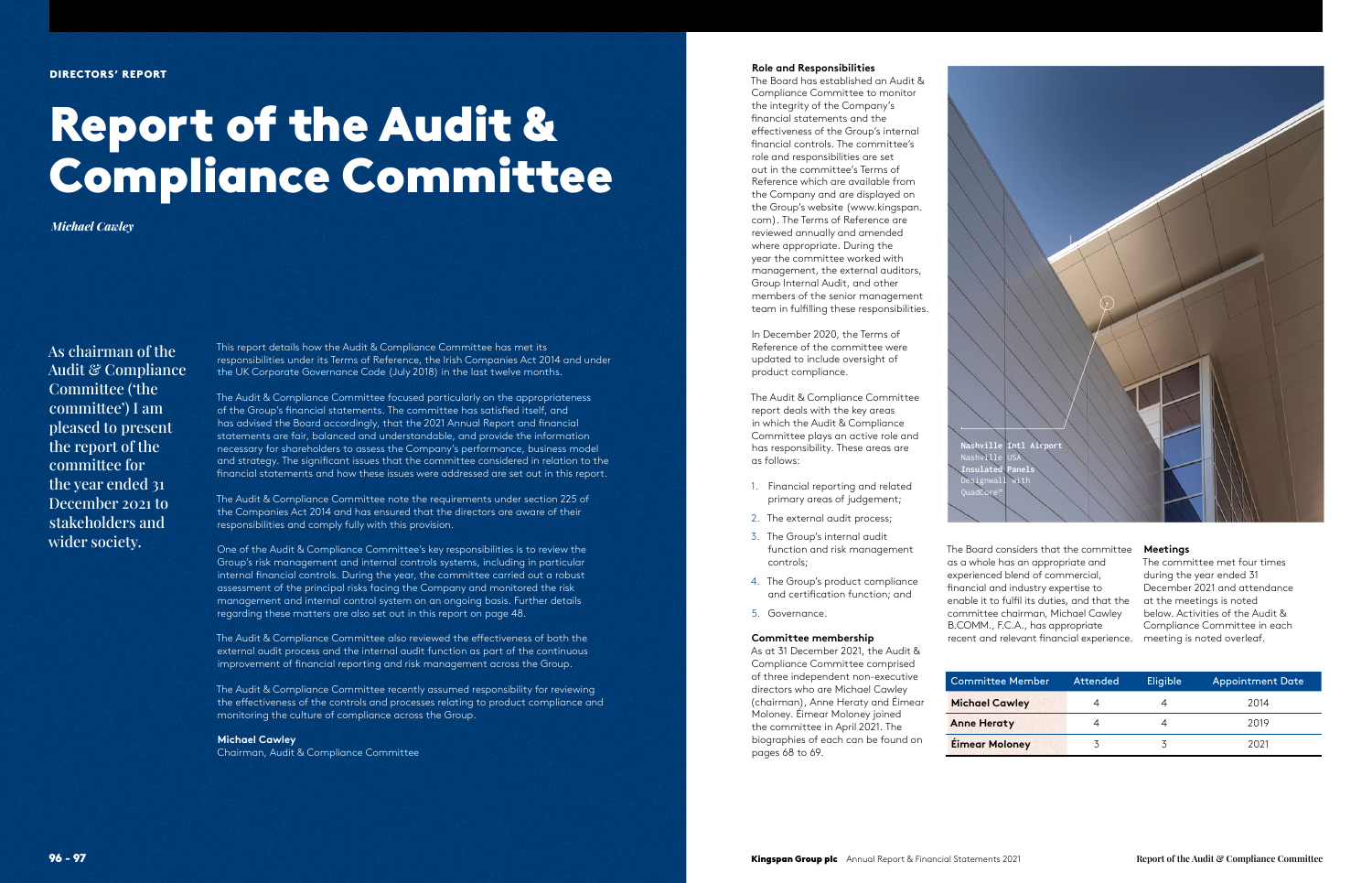| Audit & Compliance Committee Activities                                                                             | FEB       | <b>JUN</b> | <b>AUG</b> | <b>NOV</b> |
|---------------------------------------------------------------------------------------------------------------------|-----------|------------|------------|------------|
| <b>Financial Reporting</b>                                                                                          |           |            |            |            |
| Review and approve preliminary & half-year results                                                                  | $\bullet$ |            | $\bullet$  |            |
| Consider key audit and accounting issues and judgements                                                             | $\bullet$ |            | $\bullet$  |            |
| Approve going concern and viability statements                                                                      |           |            |            |            |
| Consider accounting policies and the impact of new accounting standards                                             | $\bullet$ | ٠          |            |            |
| Review management letter from auditors                                                                              |           |            |            |            |
| Review of any related party matters and intended disclosures                                                        | $\bullet$ |            |            |            |
| Review Annual Report, and confirm if fair, balanced and understandable                                              | $\bullet$ |            |            |            |
| <b>External Auditor</b>                                                                                             |           |            |            |            |
| Ongoing assessment of auditor performance                                                                           | $\bullet$ | $\bullet$  | $\bullet$  |            |
| Approval of external audit plan                                                                                     |           |            |            |            |
| Review reports and correspondence from the auditor (EY) to the Audit<br>& Compliance Committee                      |           |            |            |            |
| Confirm auditor independence and consider non-audit services and materiality<br>of related fees                     |           |            |            |            |
| Approval of audit engagement letter and audit fees                                                                  |           |            |            |            |
| <b>Internal Audit and Risk Management Controls</b>                                                                  |           |            |            |            |
| Review of internal audit reports and monitor progress on open actions                                               | ٠         | $\bullet$  | $\bullet$  |            |
| Approve internal audit plan and resources, taking account of risk management                                        |           |            |            |            |
| Review of financial, IT and general controls                                                                        | $\bullet$ | ٠          |            |            |
| Review details of global fraud attempts and management response                                                     | $\bullet$ |            |            |            |
| Monitor Group whistleblowing procedures and reports                                                                 | $\bullet$ | ٠          | $\bullet$  |            |
| Assessment of compliance with Group Global Sanctions policy                                                         |           |            |            |            |
| Review of impact of pandemic on financial control environment                                                       | $\bullet$ |            |            |            |
| Review of Group liquidity position                                                                                  |           |            |            |            |
| Assessment of the principal risks and effectiveness of internal control systems                                     |           |            |            |            |
| <b>Product Compliance &amp; Certification</b>                                                                       |           |            |            |            |
| Review and approve product compliance and certification internal audit plan and<br>monitor progress on open actions |           |            |            |            |
| Review and consider the structure and expertise of the product compliance and<br>certification team                 |           |            |            |            |
| Receive updates from Group Head of Compliance & Certification                                                       |           | ٠          |            |            |
| Review and approve Marketing Integrity Manual                                                                       |           |            |            |            |
| <b>Governance</b>                                                                                                   |           |            |            |            |
| Review accounting regulator correspondence                                                                          |           | ٠          |            |            |
| Evaluation of external and internal audit functions                                                                 |           |            |            |            |

- $\rightarrow$  the Group's Trading Updates issued in June and November 2021;
- $\rightarrow$  the Group's Interim Report for the
- $\rightarrow$  the Preliminary Announcement and Annual Report to 31 December 2021.

Each committee meeting was attended by the Group Chief Financial Officer and the Head of Internal Audit & Compliance. The external auditor also attended these meetings as required. The Company Secretary is the secretary of the Audit & Compliance Committee. Other directors can attend the meetings as required.

The chairman of the Audit & Compliance Committee also met with both the Head of Internal Audit & Compliance and the external audit lead partner outside of committee meetings as required throughout the year.

#### **Committee Evaluation**

- $\rightarrow$  reviewed the budgets and strategic plans of the Group to ensure that all forward looking statements made within the Annual Report refect the actual position of the Group; and
- $\rightarrow$  considered key areas in which estimates and judgement had been applied in preparation of the fnancial statements including, but not limited to, a review of fair values on acquisition, the carrying amount of goodwill, intangible assets and property, plant and equipment, litigation and warranty provisions, recoverability of trade receivables, valuation of inventory, hedge accounting treatments, treasury matters and tax matters.

As outlined on page 70 within the Corporate Governance Statement, the performance of the Board also includes a review of the committees. Any recommendations raised in relation to the Audit & Compliance Committee are acted upon in a formal and structured manner. No issues were identifed for the year ended 31 December 2021.

#### **Financial Reporting**

The committee is responsible for monitoring the integrity of the Group's fnancial statements and reviewing the fnancial reporting judgements contained therein. The fnancial statements are prepared by a fnance team with the appropriate qualifcations and expertise.

The committee confrmed to the Board that the Annual Report, taken as a whole, is fair, balanced and understandable and provides the information necessary for shareholders to assess the Company's position and performance, business model and strategy.

In respect of the year to 31 December 2021, the committee reviewed:

six months to 30 June 2021; and

 $\rightarrow$  reviewed the appropriateness

In carrying out these reviews, the committee:

judgements that had been applied;

external auditor at that meeting

- of Group accounting policies and monitored changes to and compliance with accounting standards on an ongoing basis;
- $\rightarrow$  discussed with management and the external auditor the critical accounting policies and
- $\rightarrow$  compared the results with management accounts and budgets, and reviewed reconciliations between these and the final results:
- $\rightarrow$  discussed a report from the identifying the signifcant accounting and judgemental issues that arose in the course of the audit;
- $\rightarrow$  considered the management representation letter requested by the external auditor for any result of any recommendations;
- $\rightarrow$  discussed with management which are likely to afect the fnancial statements;

non-standard issues and monitored action taken by management as a

future accounting developments

The primary areas of judgement considered by the committee in relation to the Group's 2021 fnancial statements, and how they were addressed by the committee are set out overleaf.

Each of these areas received particular focus from the external auditor, who provided detailed analysis and assessment of the matter in their report to the committee.

In addition, the Internal Audit team reviews the businesses covered in its annual Internal Audit Plan, as agreed by the committee, and report its fndings to the Audit & Compliance Committee throughout the year. These internal audit reviews are focused on areas of judgement such as warranty provisions, trade receivables and inventory, and provide the committee with information on the adequacy and appropriateness of provisions in these areas.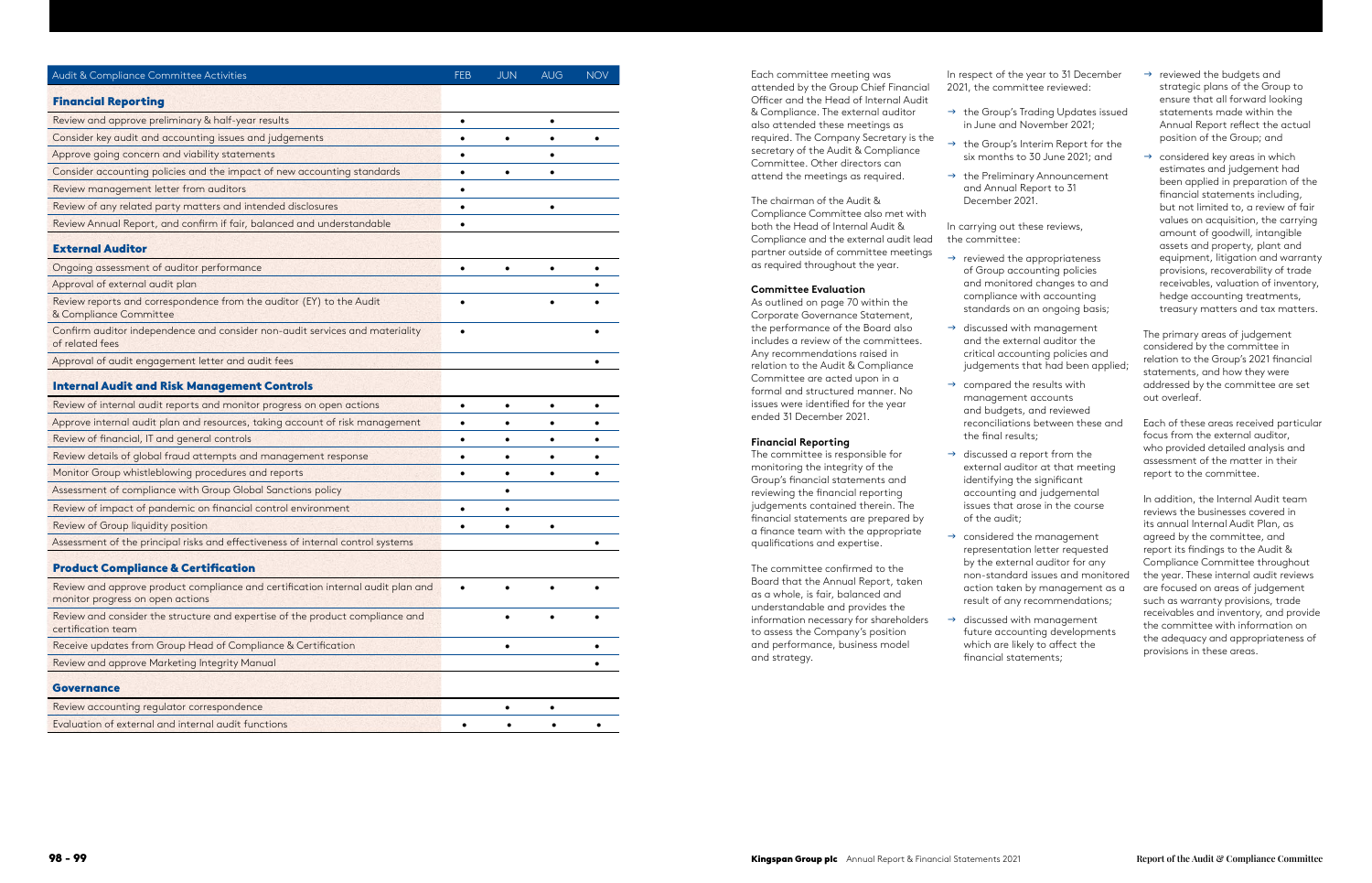| <b>Primary areas</b><br>of judgement                                          | Committee activity                                                                                                                                                                                                                                                                                                                                                                                                                                                                                                                                                                                                                                                                                                       |
|-------------------------------------------------------------------------------|--------------------------------------------------------------------------------------------------------------------------------------------------------------------------------------------------------------------------------------------------------------------------------------------------------------------------------------------------------------------------------------------------------------------------------------------------------------------------------------------------------------------------------------------------------------------------------------------------------------------------------------------------------------------------------------------------------------------------|
| <b>Adequacy</b><br>of warranty<br>provisions                                  | The committee reviewed the judgements applied by management in assessing both specific<br>and risk based warranty provisions at 31 December 2021. The committee reviewed and<br>discussed with management the monthly reports presented to the Board which set out,<br>for each of the Group's divisions, warranty provisions and warranty costs and analyse these<br>costs as a percentage of divisional sales. Warranty provisions are reviewed on an ongoing<br>basis throughout the year in conjunction with the internal audit process. The committee was<br>satisfied that such judgements were appropriate and the risk had been adequately addressed.                                                            |
| <b>Recoverability of</b><br>trade receivables<br>and adequacy of<br>provision | The committee reviewed the judgements applied by management in determining the<br>provision for expected credit loss at 31 December 2021. The committee reviewed and discussed<br>with management the monthly board report which sets out aged analysis of gross debtor<br>balances and associated provisions for expected credit loss and reviewed security (including<br>credit insurance) that is in place. Expected credit loss provisions are reviewed on an ongoing<br>basis throughout the year in conjunction with the internal audit process. The committee was<br>satisfied that such judgements were appropriate and the risk had been adequately addressed.                                                  |
| <b>Accounting for</b><br>acquisitions                                         | Total acquisition consideration in 2021 amounted to €552.3m. The committee discussed<br>with management and the external auditors the accounting treatment for newly acquired<br>businesses, and the related judgements made by management, and were satisfied that the<br>treatment in the Group's financial statements was appropriate.                                                                                                                                                                                                                                                                                                                                                                                |
| <b>Consideration</b><br>of impairment<br>of goodwill                          | The committee considered the annual impairment assessment of goodwill prepared by<br>management for each Cash Generating Unit ("CGU") using a discounted cash flow analysis<br>based on the strategic plans approved by the Board, including a sensitivity analysis on key<br>assumptions. The primary judgement areas were the achievability of the long term business<br>plans and the key macroeconomic and business specific assumptions. In considering<br>the matter, the committee discussed with management the judgements made and the<br>sensitivities performed. Further detail of the methodology is set out in Note 9 to the financial<br>statements.                                                       |
|                                                                               | EY also provided the Committee with their evaluation of the impairment review process and of<br>the impairment review process.                                                                                                                                                                                                                                                                                                                                                                                                                                                                                                                                                                                           |
|                                                                               | Kingspan completed 17 acquisitions during the financial year. The measurement of goodwill is<br>not yet finalised for all acquisitions but the methodology of the assessments of such items of<br>goodwill was presented to the committee and the results were deemed appropriate.                                                                                                                                                                                                                                                                                                                                                                                                                                       |
| <b>Valuation of</b><br>inventory and<br>adequacy<br>of inventory<br>provision | The committee reviewed the valuation and provisioning for inventory at 31 December 2021.<br>The main area of judgement was the level of provisioning required for slow moving and<br>obsolete inventory. The committee reviewed and discussed with management the monthly<br>board report which sets out, for each of the Group's divisions, gross inventory balances and<br>associated obsolescence provision including an analysis by inventory, category and ageing.<br>Inventory provisions are reviewed on an ongoing basis throughout the year in conjunction<br>with the internal audit process. The committee was satisfied that such judgements were<br>appropriate and the risk had been adequately addressed. |
| <b>Taxation</b>                                                               | Provisioning for potential current tax liabilities and the level of deferred tax asset recognition in<br>relation to accumulated tax losses are underpinned by a range of judgements. The committee<br>addresses these issues through a range of reporting from senior management and a process<br>of challenging the appropriateness of management's views including the degree to which<br>these are supported by professional advice from external legal and other advisory firms. This<br>assessment was conducted in line with the provisions of IFRIC 23.                                                                                                                                                          |
|                                                                               | The Group's accounting manual sets out detailed policies that prescribe the methodology to<br>be used by management in calculating the above provisions. Each division formally confirms<br>compliance with these policies on an annual basis.                                                                                                                                                                                                                                                                                                                                                                                                                                                                           |
|                                                                               | The Committee was satisfied that such judgements were appropriate and the risk had been<br>adequately addressed.                                                                                                                                                                                                                                                                                                                                                                                                                                                                                                                                                                                                         |

 $\rightarrow$  restrictions on the entitlement provide certain non-audit services.

The committee received confirmation from the external auditor that they are independent of the Group under the requirements of the IAASA Ethical Standard for Auditors (Ireland) 2020. The external auditor also confirmed that they were not aware of any relationships between the Group and the firm or between the firm and any persons in financial reporting oversight roles in the Group that may affect its independence.

#### **External auditor**

The Audit & Compliance Committee has responsibility for overseeing the Group's relationship with the external auditor including reviewing the quality and effectiveness of their performance, their external audit plan and process, their independence from the Group, their appointment and their audit fee proposals.

#### Performance and audit plan

Following the completion of the 2020 year end audit, the committee carried out a review of the effectiveness of the external auditor and the audit process. This review involved discussions with both Group management and internal audit and feedback provided by divisional management. The committee continues to monitor the performance and objectivity of the external auditors and takes this into consideration when making its recommendations to the Board on the remuneration, the terms of engagement and the re-appointment, or otherwise, of the external auditors.

Prior to commencement of the 2021 year end audit, the committee approved the external auditor's work plan and resources and agreed with the auditor's various key areas of focus, including accounting for acquisitions and warranty provisions.

During the year the committee met with the external auditor without management being present. This meeting provided the opportunity for direct dialogue and feedback between the committee and the auditor, where they discussed inter alia some of the key audit management letter points.

#### EU Audit Reform

The regulatory framework for the Group's statutory audit is governed by EU legislation under Directive 2014/56/EU and Regulation EU No. 537/2014. EU Audit reform legislation is applicable in the Member States of the European Union, including Ireland. Under this legislation, Kingspan Group plc is considered a Public Interest Entity ("PIE"). Key developments falling from the implementation of this legislation are:

- $\rightarrow$  a requirement that the PIE changes its statutory auditor every ten years (following rotation, the statutory audit firm cannot be reappointed for four years);
- $\rightarrow$  a requirement that certain procedures are followed for the selection of the new statutory auditor; and
- of the statutory auditing firm to

Kingspan Group plc has fully complied with such EU Audit Reform. With regards audit firm rotation, EY, was selected as the external auditor for the financial year commencing 1 January 2020.

#### Independence and objectivity

The committee is responsible for ensuring that the external auditor is objective and independent. EY was appointed as the Group's auditor on 1 May 2020, following a formal tender process in which a number of leading global firms submitted written tenders and presentations. The lead audit partner is rotated every five years and is currently Pat O'Neill.

#### Non-audit services

To further ensure independence, the committee has a policy on the provision of non-audit services by the external auditor that seeks to ensure that the services provided by the external auditor are not, or are not perceived to be, in conflict with auditor independence. By obtaining an account of all relationships between the external auditor and the Group, and by reviewing the economic importance of the Group to the external auditor by monitoring the audit fees as a percentage of total income generated from the relationship with the Group, the committee ensured that the independence of the external audit was not compromised. The committee's policy on the provision of non-audit services by the Group's external auditor is fully compliant with EU audit reform legislation.

An analysis of fees paid to the external auditor, including the non-audit fees, is set out in Note 5 and below: